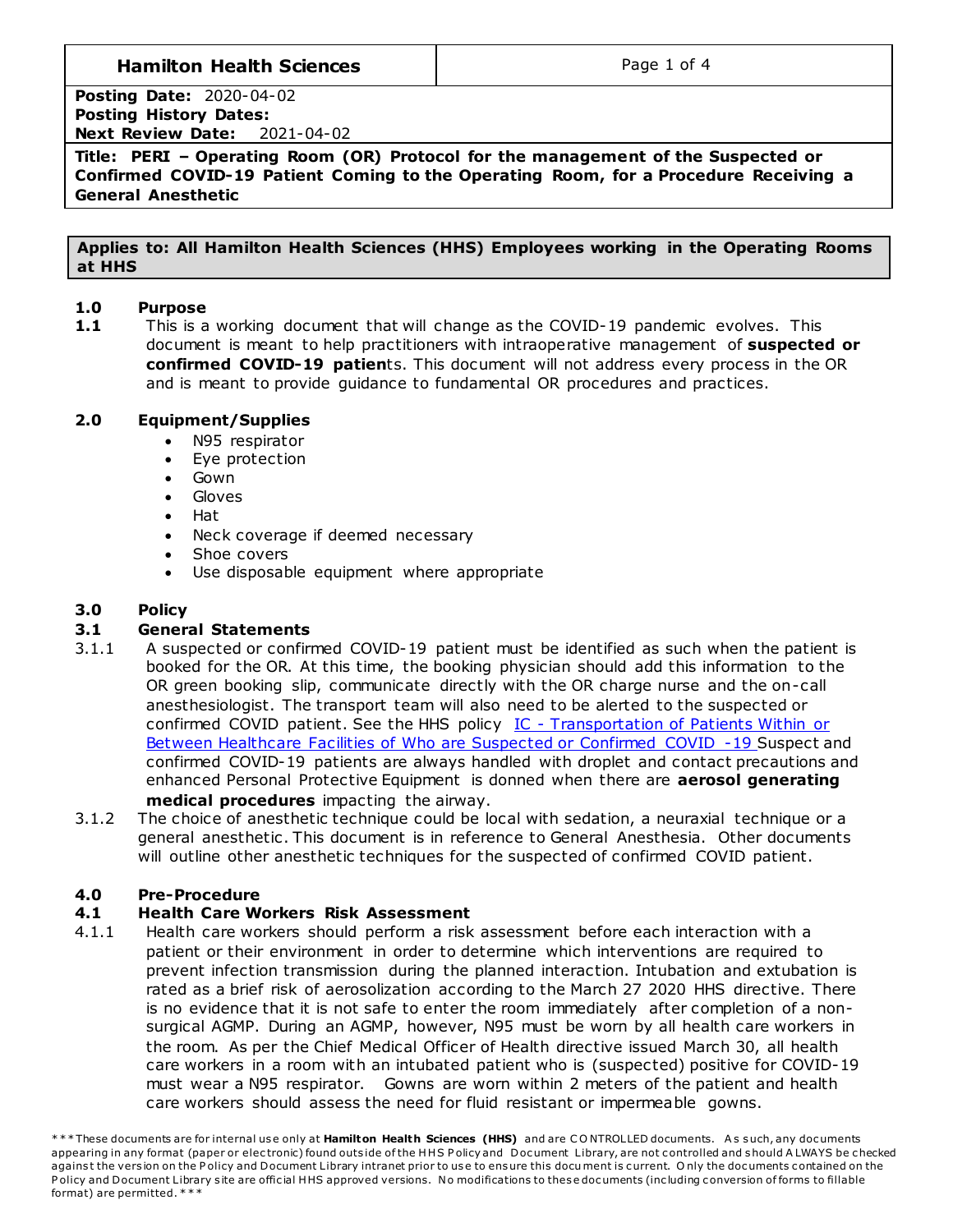## **Hamilton Health Sciences**  $\qquad$  **Page 2 of 4**

**Posting Date:** 2020-04-02 **Posting History Dates: Next Review Date:** 2021-04-02

**Title: PERI – Operating Room (OR) Protocol for the management of the Suspected or Confirmed COVID-19 Patient Coming to the Operating Room, for a Procedure Receiving a General Anesthetic**

### **4.2 Room Preparation**

- 4.2.1 Identification of appropriate operating room(s). One or two rooms per OR per site. This should be a room located away from the standard traffic pattern. A negative pressure room may be ideal, however we have only one negative pressure room at HHS and it will not meet with this proposed protocol. (Room 14 has immovable equipment).
- 4.2.2 A portable HEPA filtration Unit (if available) is to be placed in the room if the surgical procedure is an AGMP. A HEPA filter is not necessary for other procedures or for intubation or extubation.
- 4.2.3 All extra equipment present in the room should be removed. The anesthesia machine is clean of extra equipment, metal stools only and Unicells and other storage equipment should be removed. Plastic is an option to cover equipment.
- 4.2.4 Removal of anesthetic drug cart from room. Anesthesiologist will be taking in only essential medications, airway and other equipment for case. Leave cart outside room. A COVID-19 specific cart may be put together and will be designed spec ific to the needs of each OR site.
- 4.2.5 Enhanced droplet/contact precautions signage should be placed outside room to indicate COVID-19 Patient.
- 4.2.6 Designate only one door for entry into the room, minimize opening and closing of that door.
- 4.2.7 The Anesthesia machine is prepared with a HME filter at the "Y" connection and a filter is also placed on the inspiratory and expiratory limbs of the circuit.

### **4.3 Team Preparation**

- 4.3.1 Team meeting with Anesthesiologist, Surgeon, and RN's/RPN's and any ot her staff involved in care to walk through process. This must be done prior to sending for patient in order to be ready in room for patient arrival.
- 4.3.2 Limit the number of people involved. Anesthesia resident or Anesthesia Assistants may be present for intubation.
- 4.3.3 Appropriate PPE for members in the operating room to be available. This may change with resource availability. PPE for the anesthesiologist and assistant doing intubation and extubation include an N95 respirator, eye shield, fluid resistant gown, gloves, hat, neck coverage if deemed necessary, shoe covers.
- 4.3.4 Work in pairs to pay close attention to donning and doffing of PPE, especially respirators as that is the highest risk for Infection Prevention and Control (IPAC) breaches.
- 4.3.5 For all intubated suspected or positive COVID-19 patients, all health care workers in the OR wear a N95 respirator, eye protection, gown and gloves.

## **4.4 Transportation to and from the OR**

4.4.1 Transportation will be managed according to the IC - [Transportation of Patients Within or](http://policy.hhsc.ca/Site_Published/hhsc/document_render.aspx?documentRender.IdType=6&documentRender.GenericField=&documentRender.Id=100159)  [Between Healthcare Facilities of Who are Suspected or](http://policy.hhsc.ca/Site_Published/hhsc/document_render.aspx?documentRender.IdType=6&documentRender.GenericField=&documentRender.Id=100159) Confirmed COVID -19

### **5.0 Operative Management**

5.1.1 Airway management keeping with principles of COVID-19 patients. Please see [PERI -](http://policy.hhsc.ca/Site_Published/hhsc/document_render.aspx?documentRender.IdType=6&documentRender.GenericField=&documentRender.Id=100030) [Anesthesia Recommendations for Airway Management of Patients with Suspected or](http://policy.hhsc.ca/Site_Published/hhsc/document_render.aspx?documentRender.IdType=6&documentRender.GenericField=&documentRender.Id=100030)  [Confirmed COVID](http://policy.hhsc.ca/Site_Published/hhsc/document_render.aspx?documentRender.IdType=6&documentRender.GenericField=&documentRender.Id=100030) – 19

\*\*\* These documents are for internal use only at Hamilton Health Sciences (HHS) and are CONTROLLED documents. As such, any documents appearing in any format (paper or electronic) found outside of the HHS Policy and Document Library, are not controlled and should A LWAYS be checked against the version on the Policy and Document Library intranet prior to use to ensure this document is current. Only the documents contained on the Policy and Document Library site are official HHS approved versions. No modifications to these documents (including conversion of forms to fillable format) are permitted. \* \* \*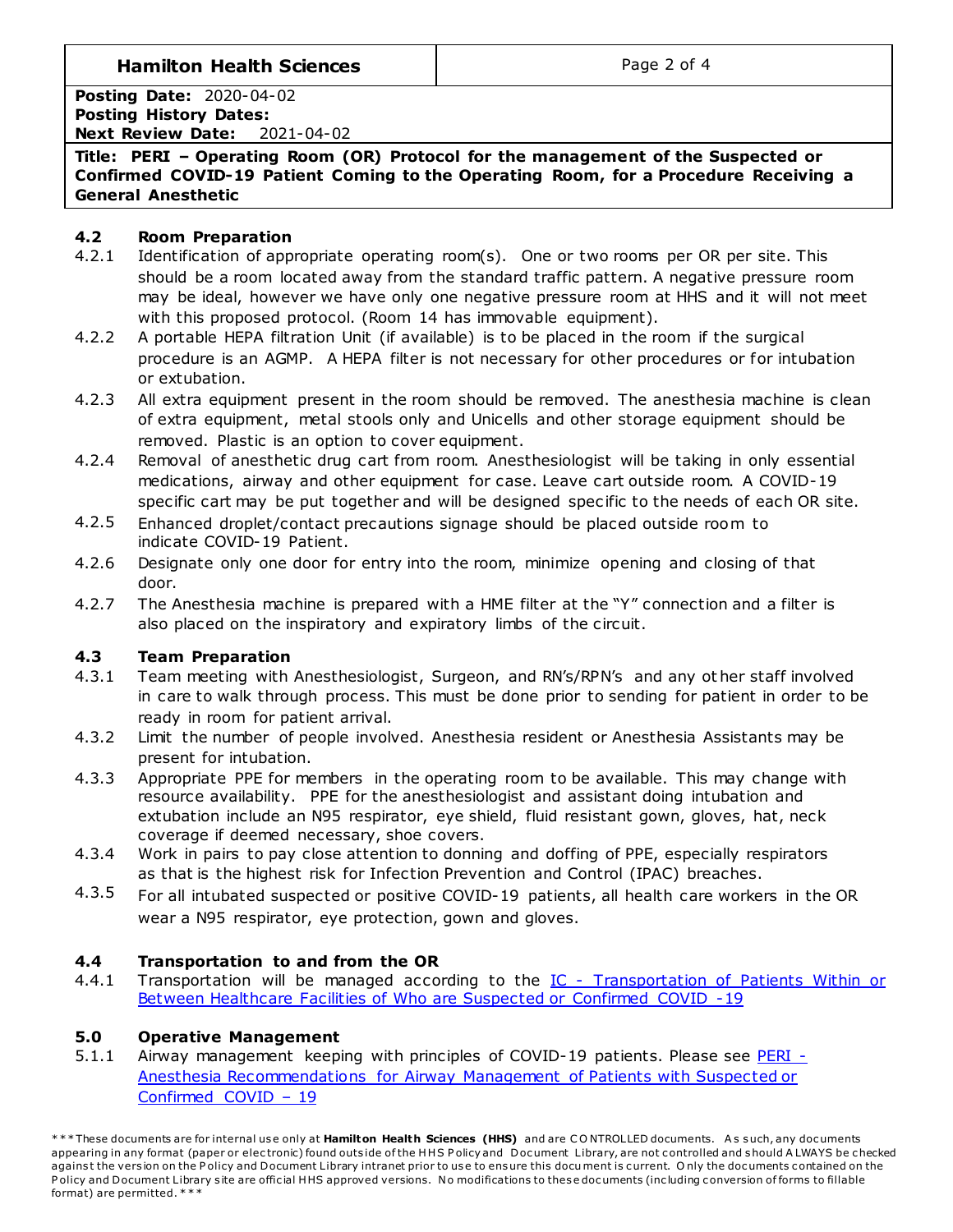**Hamilton Health Sciences**  $\qquad$  **Page 3 of 4** 

**Posting Date:** 2020-04-02 **Posting History Dates: Next Review Date:** 2021-04-02

**Title: PERI – Operating Room (OR) Protocol for the management of the Suspected or Confirmed COVID-19 Patient Coming to the Operating Room, for a Procedure Receiving a General Anesthetic**

- 5.1.2 A two person anesthesia team is in the planning and cannot be detailed here at this time.
- 5.1.3 Doffing of PPE should be done in the corner of the operating room, greater than 6 feet away from patient following the PPE protocol currently in place.
- 5.1.4 For all intubated suspected or positive COVID-19 patients, all health care workers in the OR to wear a N95 respirator, eye protection, gown and gloves. Use disposable equipment where appropriate.
- 5.1.5 During surgery use smoke evacuation technology with all cautery/energy sources. If laparoscopic approach, use lowest insufflation pressure to maintain view, use smoke evacuation technology continuously, check ports for integrity/seal at start of (and during )case and replace if necessary, deflate pneumoperitoneum using smoke evacuation system, do not remove specimen or ports until pneumoperitoneum fully deflated.
- 5.1.6 Have a person designated outside the room capable of being the runner for equipment not brought into the room during the initial team preparation.
- 5.1.7 The patient is recovered in the OR by the PACU RN. Contact/Droplet precautions are followed by the PACU nurse. Surgical or procedural mask, eye protection, gown and gloves.
- 5.1.8 The Anesthetist will remain with patient in the operating room until PACU RN has safely assumed care for recovery, as would normally occur in the PACU Anesthetists will remain immediately available to the RN, by in-OR overhead page, in the event of unforeseen emergencies. When then patient meets the routine criteria for readiness to transfer to the receiving unit, transport may be initiated according to the IC - Transportation of Patients [Within or Between Healthcare Facilities of Who are Suspected or Confirmed COVID -19.](http://policy.hhsc.ca/Site_Published/hhsc/document_render.aspx?documentRender.IdType=6&documentRender.GenericField=&documentRender.Id=100159)

# **6.0 Post Procedure**

## **6.1 Cleaning Room**

6.1.1 The OR can be cleaned by an environmental aide wearing surgical mask, eye protection, gloves and gown. The procedure for the terminal clean should be followed. [CSS -](http://policy.hhsc.ca/Site_Published/hhsc/document_render.aspx?documentRender.IdType=6&documentRender.GenericField=&documentRender.Id=100145) [Droplet/Contact Precaution COVID -19 Environmental Cleaning Protocol](http://policy.hhsc.ca/Site_Published/hhsc/document_render.aspx?documentRender.IdType=6&documentRender.GenericField=&documentRender.Id=100145)

## **6.2 Cleaning of the Anesthetic Machine**

- 6.2.1 Dispose of anesthetic machine circuit and filter bag.
- 6.2.2 Change the sampling line.
- 6.2.3 Should the anesthesia ventilator become contaminated, it can be autoclaved and will be brought to MDRD and reprocessed according to the manufacturer's information for use cleaning protocol. With three filters in place routine autoclaving of the ventilator is not necessary.

## **6.3 Stretchers and non-disposable Transfer Equipment**

- 6.3.1 This type of equipment will be cleaned according to the hospital environmental cleaning standard. CSS - [Droplet/Contact Precaution COVID -19 Environmental Cleaning Protocol](http://policy.hhsc.ca/Site_Published/hhsc/document_render.aspx?documentRender.IdType=6&documentRender.GenericField=&documentRender.Id=100145)
- 6.3.2 Disposable items used in transport are to be discarded
- **7.0 Management of patients not suspected or confirmed COVID-19 positive** Health care workers should perform a risk assessment before each interaction with a patient or their environment in order to determine which interventions are required to prevent infection transmission during the planned interaction.

\* \* \* These documents are for internal us e only at **Hamilton Health Sciences (HHS)** and are C O NTROLLED documents. A s s uch, any doc uments appearing in any format (paper or electronic) found outside of the HHS Policy and Document Library, are not controlled and should A LWAYS be checked against the version on the Policy and Document Library intranet prior to use to ensure this document is current. Only the documents contained on the Policy and Document Library site are official HHS approved versions. No modifications to these documents (including conversion of forms to fillable format) are permitted. \* \* \*